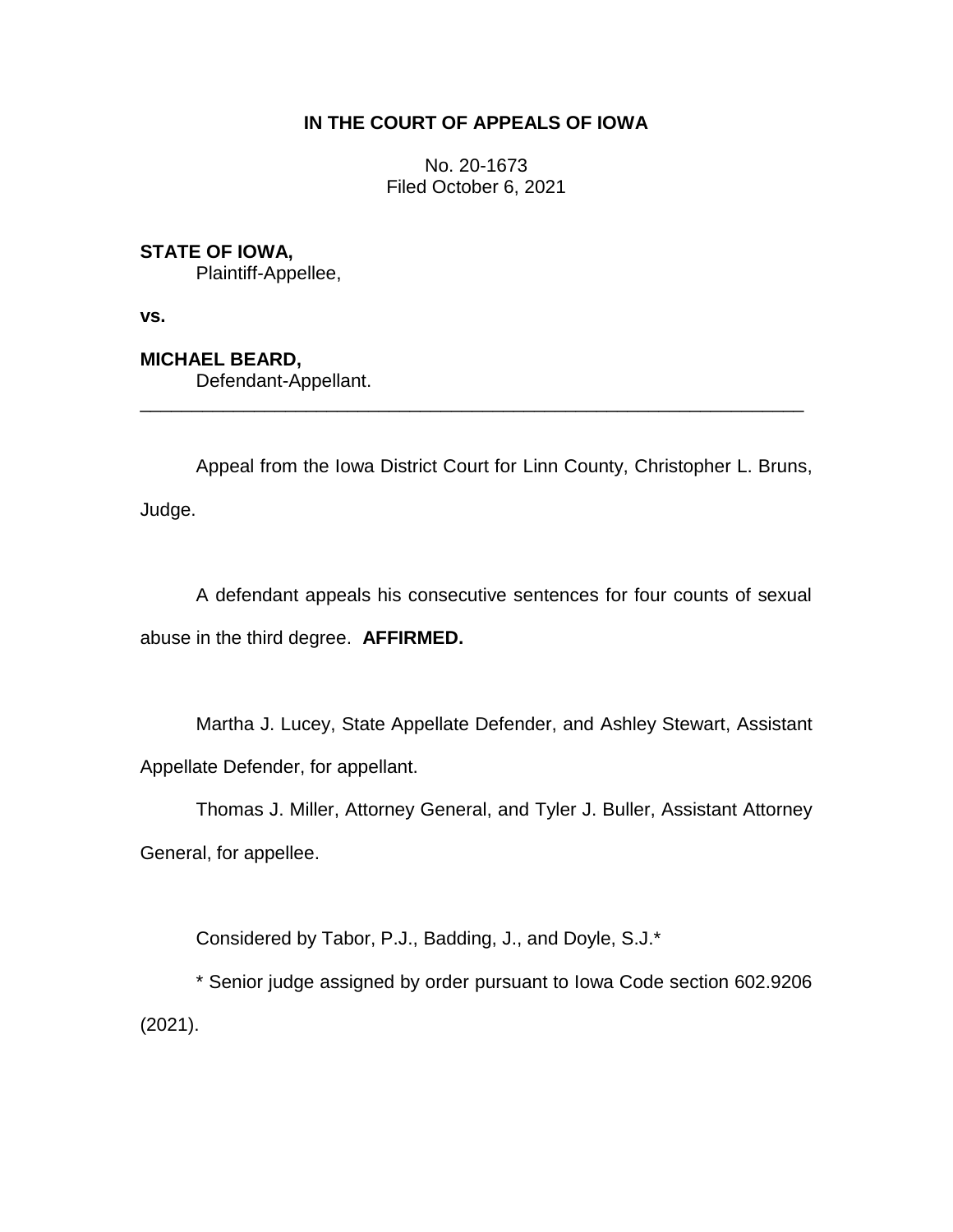#### **TABOR, Presiding Judge.**

 $\overline{a}$ 

Michael Beard admitted engaging in sex acts with a fifteen-year-old girl who lived in his household. But after pleading guilty to four counts of sexual abuse in the third degree, Beard insisted at his sentencing that the victim was the aggressor. Beard took no responsibility in his allocution: "Not one time I was the first to touch her. She always put me in these uncomfortable positions." Struck by Beard's lack of remorse, the district court imposed consecutive sentences of ten years on each conviction, for a total term not to exceed forty years. Beard now contends that sentence was too harsh.<sup>1</sup> Because the record shows the district court considered both mitigating and aggravating factors, we affirm its exercise of discretion.<sup>2</sup>

In contesting his consecutive sentences, Beard argues the district court should have given more weight to his psychosexual assessment report that showed he posed a low to moderate risk of reoffending. He points out the presentence investigation (PSI) report did not recommend that the court boxcar the terms for his four convictions.

We reject Beard's argument for three reasons. Working backwards, although the sentencing court may consider recommendations in the PSI report, it

 $1$  The State contends we should dismiss this appeal because Beard did not have "good cause" to appeal under Iowa Code section 814.6(1)(a)(3). The State cites *State v. Damme*, 944 N.W.2d 98 (Iowa 2020) and *State v. Boldon*, 954 N.W.2d 62 (Iowa 2021), but differentiates the sentencing claims allowed by our supreme court in those cases. We decline to read *Damme* and *Boldon* so narrowly. Because Beard "challenges the sentencing hearing and his sentence," we conclude he has shown "good cause to pursue this direct appeal as a matter of right." *See Boldon*, 954 N.W.2d at 69.

<sup>2</sup> We review the sentencing order for the correction of legal error. *See State v. Damme*, 944 N.W.2d at 103. We will reverse if the prison term reveals an abuse of discretion or arises from a defect in the sentencing procedure. *Id.* (citing *State v. Formaro*, 638 N.W.2d 720, 724 (Iowa 2002)).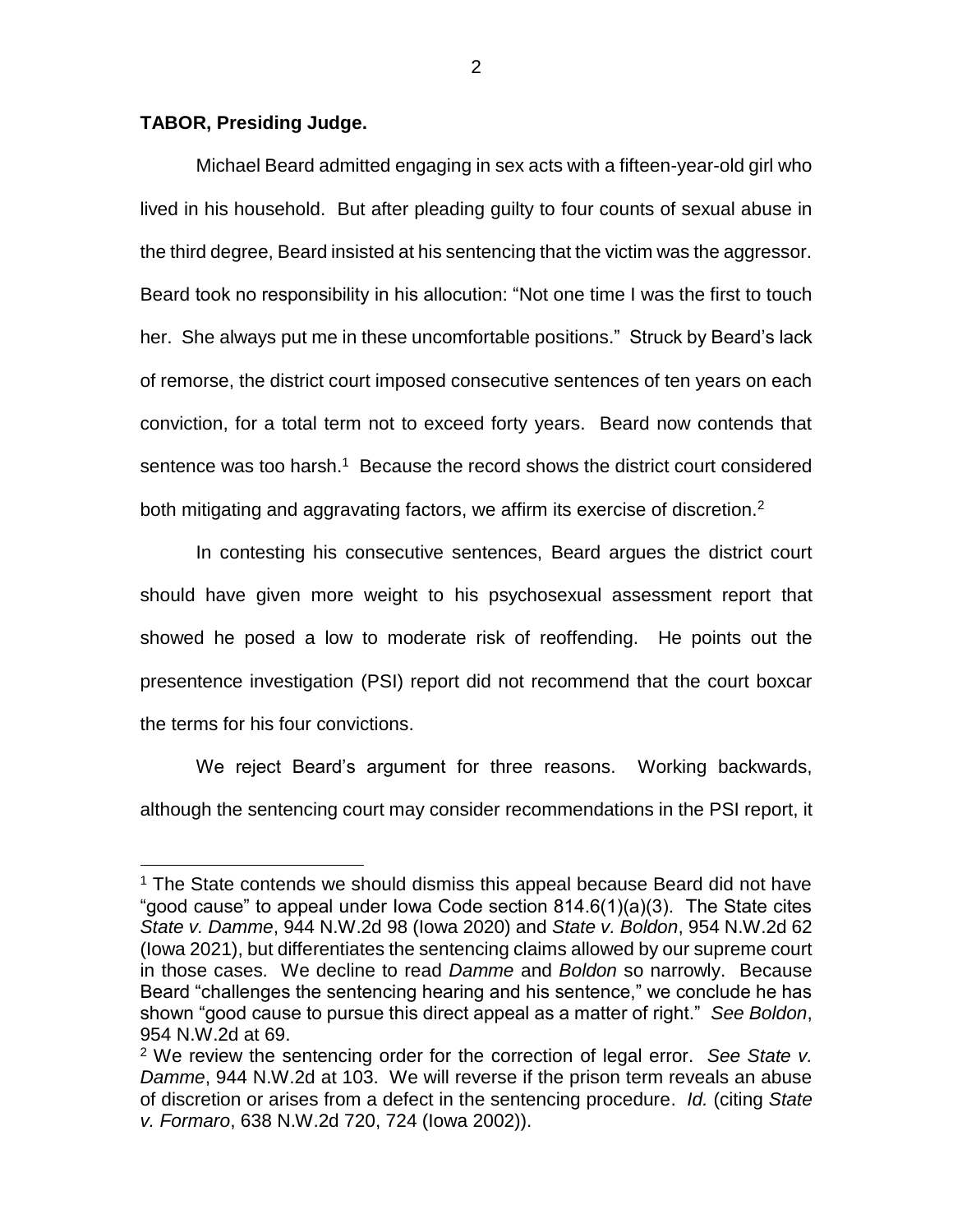is not bound by them. *See State v. Headley*, 926 N.W.2d 545, 551 (Iowa 2019). As for the risk assessments, the sentencing court noted that it would rely on the

psychosexual evaluation and that it was "actually favorable" to Beard. But in the

end, the court gave greater weight to Beard's own statements during allocution.

Beard blamed the child for "playing her games" and the child's mother for not

making the child leave him alone. Beard did say he was sorry, but only because

he could no longer go home.

The sentencing court focused on Beard's vociferous blame shifting:

I have determined largely based on the statement and allocution which, although earnest, shows really no remorse and an intention to blame others. And I would tell you, Mr. Beard, even if all this transpired in the fashion you described, there was an adult in this relationship and as an adult it was your obligation to extricate yourself from the situation even if that meant leaving the house. You did not do that.

Instead, you engaged in at least four acts of sexual abuse because you've admitted four acts of sexual abuse. That is a very heinous act. . . .

And your lack of acceptance of responsibility for the conduct and your repeated statements that what you're sorry about is the impact this has had on you shows very little remorse and in my mind makes it entirely appropriate to make all these . . . consecutive sentences.

The court also noted the offenses were forcible felonies that carried mandatory

prison terms. So its reasoning applied to the consecutive sentences. *See State*

*v. Hill*, 878 N.W.2d 269, 273–74 (Iowa 2016) (discussing Iowa Rule of Criminal

Procedure 2.23(3)(d)).

We discern no abuse of discretion in the sentencing decision. The court

was free to highlight Beard's failure to appreciate the consequences of his actions.

*See State v. Knight*, 701 N.W.2d 83, 88 (Iowa 2005) (holding lack of remorse was

"highly pertinent" to defendant's need for rehabilitation and chances of reform).